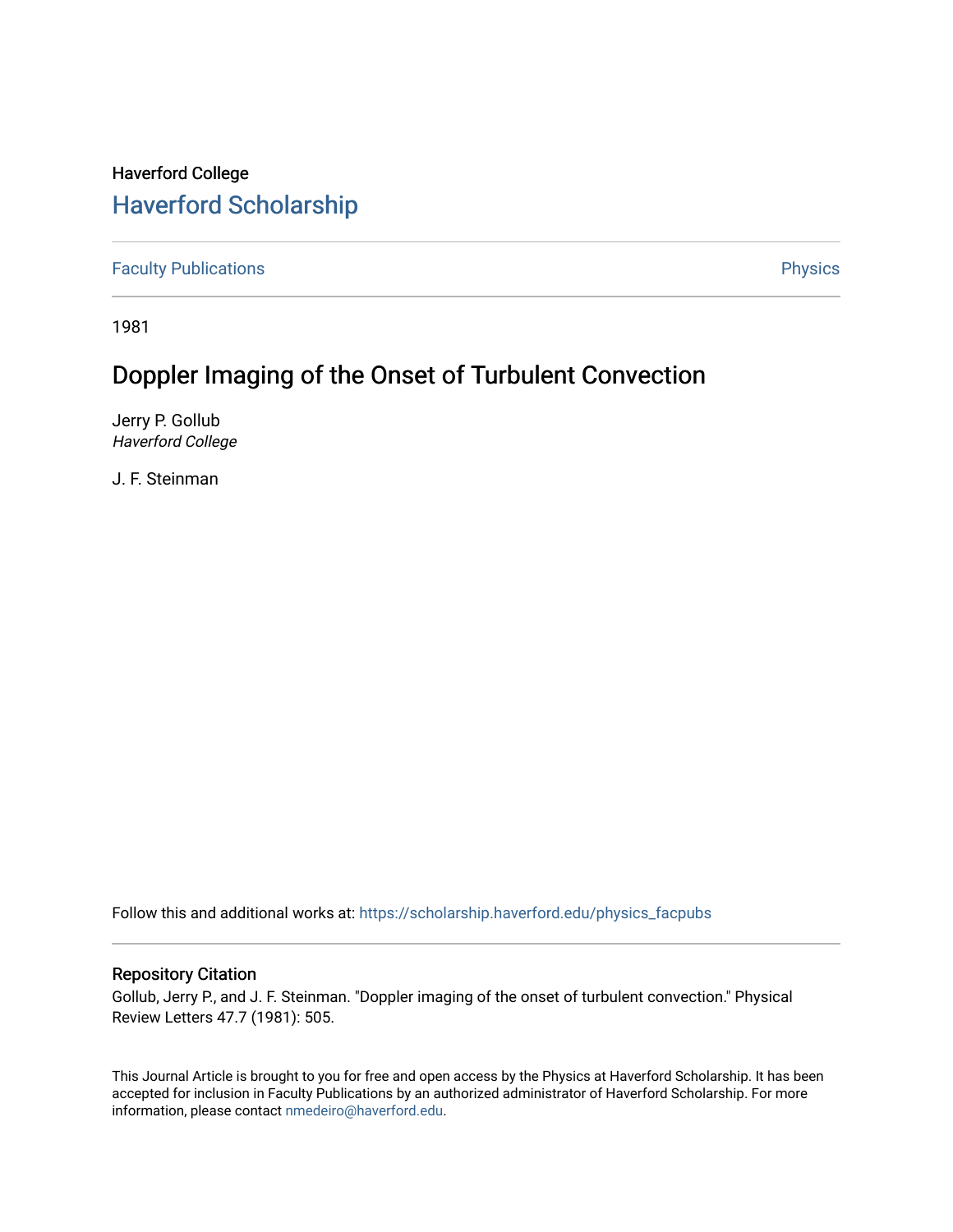#### Doppler Imaging of the Onset of Turbulent Convection

J. P. Gollub and J. F. Steinman

Physics Department, Haverford College, Haverford, Pennsylvania 19041, and Physics Department, University of Pennsylvania, Philadelphia, Pennsylvania 19104

(Received 21 May 1981)

We demonstrate that large rectangular fluid layers have several essentially time-independent convective states above the critical Rayleigh number  $R_c$  in which the rolls align perpendicular to all lateral boundaries. The pattern is hence splayed and contains defects. Using real-time laser Doppler imaging, we show that the onset of time dependence at  $R_1$  $\cong$  5 $R_c$  arises from a structural instability of the rolls which can be suppressed by a local heat source.

PACS numbers:  $47.25.Gv$ ,  $47.20.+m$ 

Recent experiments on the transition to turbulent Bayleigh-Benard convection have left a number of fundamental questions unresolved. Although nonlinear stability theory<sup>1,2</sup> predicts a regime of time-independent convection above the critical Rayleigh number  $R_c$ , cryogenic thermaltransport measurements on circular layers of large but finite horizontal extent<sup>3,4</sup> show random time dependence surprisingly close to  $R_c$  , so that the existence of this regime is in doubt.

We have studied convective phenomena in a large rectangular fluid layer using a laser Dopplerscanning technique that permits the structure of the velocity field to be mapped in the horizontal plane. This mapping could be done in a time shorter than the characteristic times of velocity fluctuations near the onset, so that the space and time structure of one component of the velocity field  $\vec{v}(\vec{r}, t)$  could be recorded in digital form. We find that: (a) A time-independent convective flow is often reached after a transient lasting a day or more. However, the convective rolls align perpendicular to all the lateral boundaries, thus forcing the pattern to contain defects. (b) The initial time dependence then occurs at  $R_1 \cong 5R_c$ , and is caused by a structural instability of the rolls, most likely the skewed varicose instability of Busse and Clever.<sup>1</sup> (c) The fluctua tions can be suppressed by a line source of heat, and the amount of heat required is so large that thermal fluctuations can probably be ruled out as a source of random time dependence above  $R_1$ .

The experiments were performed in a  $10\times15$  $\times$ 0.5 cm<sup>3</sup> layer bounded by copper plates. This was the largest size that permitted laser Doppler access through the lateral (Plexiglas) boundaries. The long-term thermal stability (several days) was always better than  $1\%$  of the critical temperature difference. The fluid was water at 70'C where its Prandtl number is 2.5. The lightscattering techniques have been described elsewhere.<sup>5</sup>

We found that stable flows do exist above  $R_{\alpha}$ , but are strongly influenced by the lateral boundaries even for large layers. The rolls preferentially align with their axes perpendicular to the boundaries, causing the pattern to be splayed and to contain defects, where a roll of positive (or negative) vorticity ends. An example is shown in Fig. 1, where the dots are points at which the horizontal velooity is zero, i.e., points on the roll boundaries separating regions of opposite vorticity. This steady state was reached after a transient lasting for a day or so, a time comparable to the horizontal thermal diffusion time  $\tau_H = L^2/\kappa = 1.5 \times 10^5$  s, where  $L = 15$  cm and  $\kappa$  is the thermal diffusivity of the fluid. $6$  A similar map made one day later can be superimposed on Fig. 1 to within a few percent of the roll spacing, except very near the defects.

The pattern of Fig. 1 is not unique; others are obtained (unpredictably) from different initial



FIG. 1. Doppler map showing the structure of the velocity field above the midplane of the cell at  $R = 4.3R_c$ . The dots mark the roll boundaries. The pattern contains defects and the rolls are perpendicular to all four lateral boundaries in the time-independent steady state. (Part of the cell is outside the field of view. )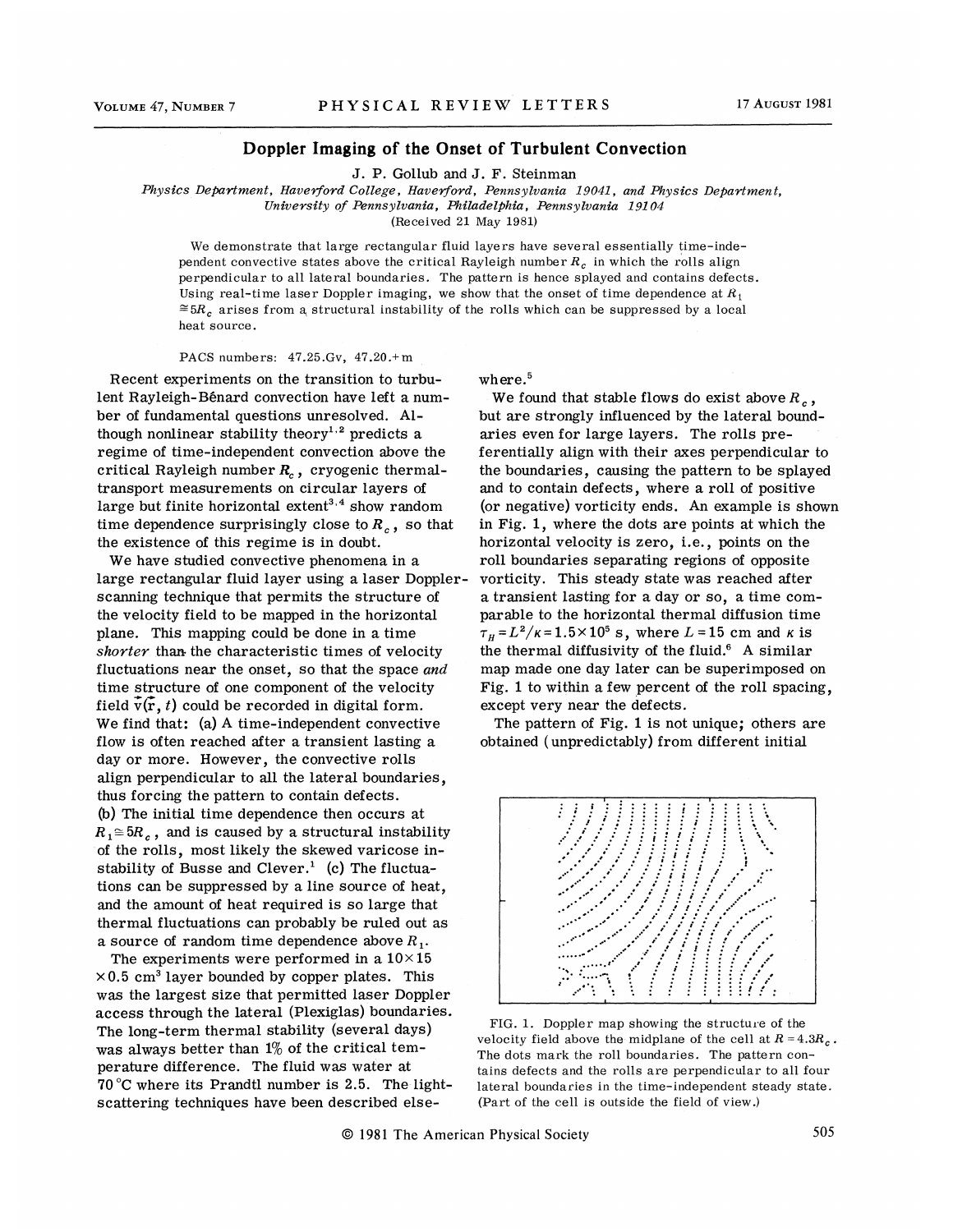

FIG. 2. Two sequences showing a portion of the velocity field at intervals of 10 min, at  $R = 5R<sub>c</sub>$ . Shaded and unshaded regions have opposite vorticity. The rolls are clearly unstable.

conditions. Those with only a few defects (two is apparently the minimum number) tend to be stable after a long transient. On the other hand, patterns with many defects, which can be created by decreasing  $R$  from  $30R_{\it c}^{\vphantom{\dagger}}$  , continue to evolve very slowly even after a few days. In this respect, the behavior of the system in the interval  $R_c < R < 5R_c$ resembles that of a glass. The observation of relatively stable defects in a finite system is interesting in view of observations' and calculations' showing motion of defects at constant velocity in layers of very large extent.

Above  $R_1 = 5R_6$  (with a scatter of  $\pm 0.5R_6$ ) the local velocity begins to fluctuate slowly, with an amplitude that is greatest in the central region of the cell. The fluctuations are sufficiently slow that their space and time structure could be followed in detail by repetitive laser Doppler imaging. We scanned a portion of the center of the cell every ten minutes for runs lasting about ten hours, obtaining sixty images per run in digital form. While these images are not strictly instantaneous, they come reasonably close to this condition. Several sequences of images are shown in Fig. 2, where rolls circulating in one sense are shaded. In Fig. 2(b) the intrusion of a defect  $p$  is visible. In Fig. 2(c) it merges with a roll  $q$  of similar vorticity, and a new defect (now shaded) is expelled from the field of view. A second sequence begins in Fig. 2(f), where a roll labeled  $r$  is pinched off to form a defect, merges with region  $s$  [Fig. 2(h)], and is then separated once again [Fig. 2(i)]. These structural deformations are typical of the fluctuations just above  $R_1$ , though the activity is somewhat intermittent.

fluctuations is fiat at low frequencies, and falls  $\frac{1}{2}$  at "high" frequencies (but less than  $\frac{1}{2}$ " at "high" frequencies (but less than 0.025 Hz), where  $n = 4.1 \pm 0.4$ , independent of R, for  $5 < R/R_c < 10$ . The linewidth  $f_{rms}$  of the spectrum (square root of the second moment), whose inverse is a characteristic time scale, is approximately linear in R above  $R_1$  as shown in Fig. 3. However,  $f_{\text{rms}}$  may be finite just above  $R_1$ . Beginning at  $\mathfrak{R}_c$  , intermittent oscillations appea in the local velocity records, and these are superimposed on the slower fluctuations already described. The spectrum then shows a broad peak at about 0.04 Hz which is initially rather wel  $s$  expanded from the  $f^{-4}$  falloff associated with the slow fluctuations. This peak has been previously observed in thermal measurements by several slow fluctuations. This peak has been previous<br>observed in thermal measurements by several<br>workers,<sup>3,9</sup> and results from the oscillatory instability of Busse and Clever.<sup>1</sup> These two promi-

The power spectrum  $P(f)$  of the local velocity



FIG. 3. Linewidth  $f_{\rm rms}$  of the velocity power spectrum (scaled by  $\tau_{V}^{-1}$ , the inverse vertical thermal diffusion time) as a function of Rayleigh number. Crosses indicate no detectable time dependence.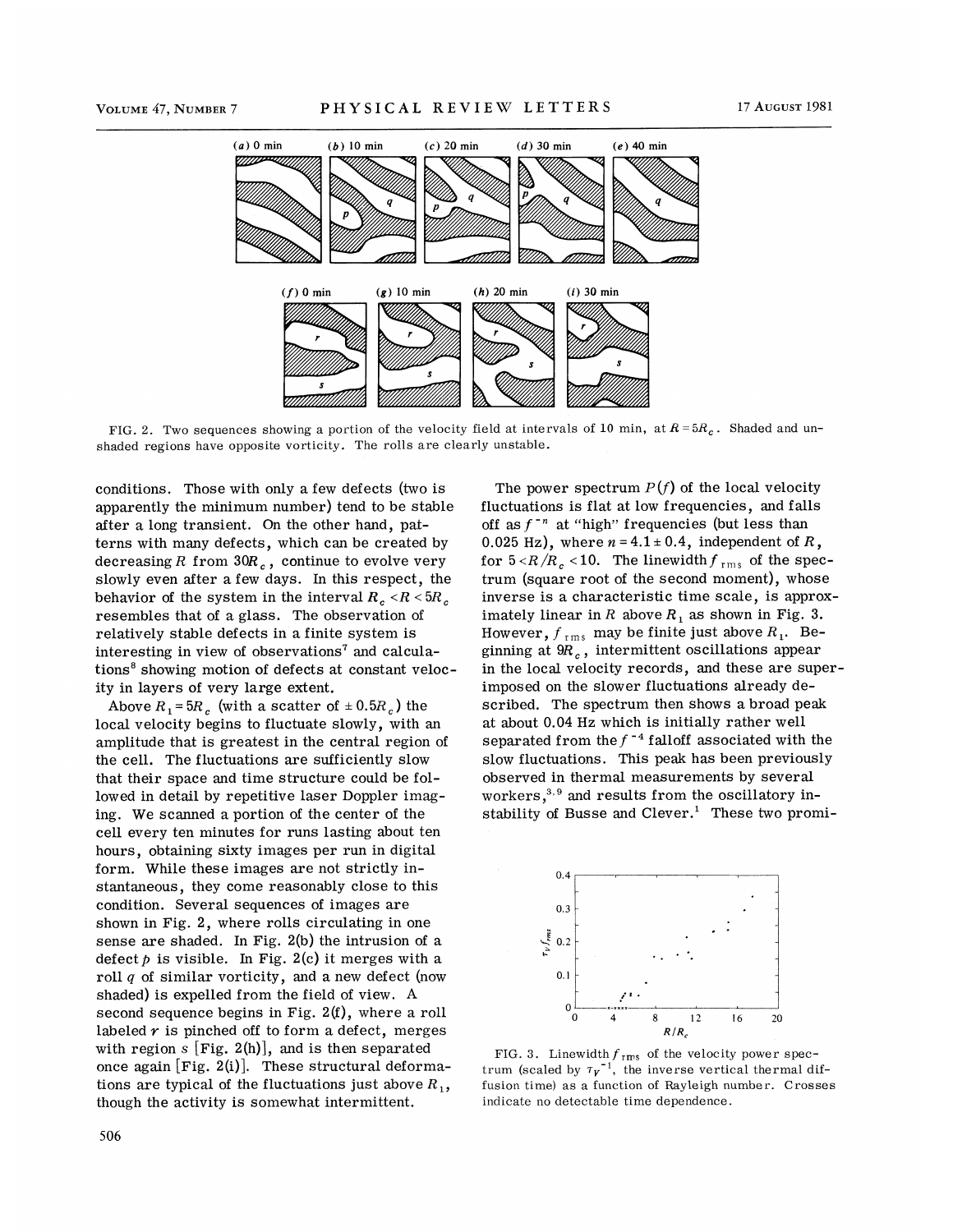

FIG. 4. A line source of heat  $h$  suppresses the lowfrequency fluctuations almost completely. (a) Velocity near the wire when  $h = 0$ . (b) Velocity record when h  $=0.7$  W. (c) Integrated spectral power below 0.025 Hz as a function of  $h$ , showing exponential suppression of the fluctuations.

nent spectral features associated with the transition to turbulence gradually merge as  $R$  is increased, but remain distinguishable even at  $R$  $=49R_c$ .

In order to obtain a quantitative measure of the strength of the fluctuations, we applied a line source of heat parallel to the short side of the cell using a Teflon-coated wire located 0.6 mm above the lower plate and 3 cm from the end of the cell. In the time-independent regime, a heat input  $h$ , small compared to the total heat flow through the cell, is sufficient to align the rolls with the wire over more than half the cell. In the time-dependent regime, the local velocity fluctuations are suppressed near the wire, as shown in Fig. 4. We characterize this suppression by the area  $A$  under the low-frequency portion  $(f)$ <0.025 Hz) of the spectrum  $P(f)$ . We found that

A varies exponentially with  $h: A \cong A_0 \exp(-h/h_0)$ , where the attentuation constant  $h_0 = 0.27$  W at R =15 $R_c$ . For comparison,  $h_0$  is 14\% of the heat flux carried per wavelength (two rolls). We find that  $h_0$  does not vary significantly with R, and that the suppression extends several wavelengths from the wire. Details of these experiments will be presented elsewhere.

Even a perfect roll structure is not expected to be stable up to the onset of the oscillatory instability, because of several other instabilities that dominate in various ranges of wave number and Prandtl number. These instabilities (cross roll, knot, and skewed varicose instabilities)<sup>1</sup> have no intrinsic time dependence in linear theory. At our Prandtl number and the observed roll wave number near  $R_1$  (2.7/d, where d is the layer depth), the skewed varicose instability is the first roll deformation that is predicted to occur as R is increased. Its predicted onset at  $R_{s}$  $= 4.7R_c$  is remarkably close to the observed onset of time dependence at  $R_1 = 5R_c$ , where Doppler imaging reveals the rolls to be unstable. Therefore, we identify this instability as the cause of the time dependence, a hypothesis that is consistent with a recent numerical simulation of the full Boussinesq equations by Siggia and Zipthe full Boussinesq equations by Siggia and Zip-<br>pelius.<sup>10</sup> The fact that the fluctuations are robust as indicated by the relatively large "pinning flux"  $h_0$ , seems to rule out thermal fluctuations<sup>11</sup> as playing a significant role in the time dependence above  $R_{1}$ .

The fluctuations studied (but not visualized) in circular layers of liquid helium by Ahlers and 'Exercise and Behringer et  $al.\,$ <sup>4</sup> may be of similar origin, since the spectral shapes and variation of the characteristic frequency with  $R$ are quite similar. The skewed varicose instability is predicted to occur at much lower  $R$  for Prandtl numbers below 1, and is consistent with the onset of obvious time dependence at about  $2R_{\gamma}$  in those experiments. The rare events observed more recently below  $2R_c$  by Ahlers and Walden<sup>11</sup> may be related to the residual slow time dependence that we find for patterns containing many defects.

We conclude that large rectangular convecting layers at moderate Prandtl number do have essentially time-independent convective states sentially time-independent convective states<br>above  $R_c$ , but they contain defects.<sup>12</sup> The time dependence is noisy near its onset, and Doppler imaging shows that it arises from an instability of the rolls.

This work was supported by the National Science Foundation.